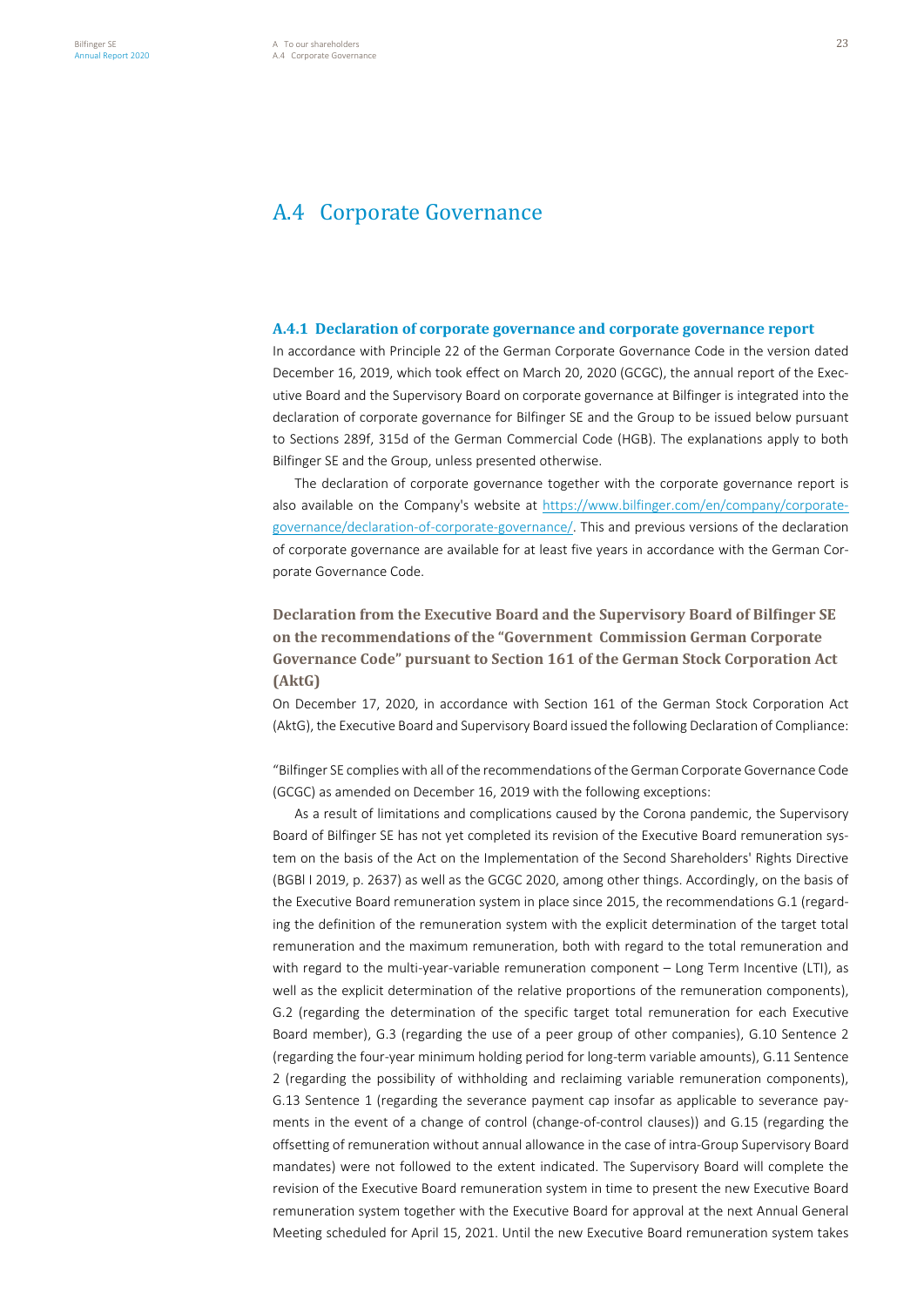effect and, in addition, for existing contracts of Executive Board members, the current Executive Board remuneration system in place since 2015 will continue to apply.

Further, the recommendation in G.7 Sentence 1 regarding the definition of performance criteria for all variable remuneration components prior to the start of the financial year as relates to the short-term operational and strategic objectives of the Short Term Incentive (STI) to be defined and the target of the LTI for the financial year or the 2021 tranche will not be followed in this financial year. A timely determination is not possible due to the complicated and delayed budgeting process for 2021 caused by the Corona pandemic and the circumstances surrounding it. The Supervisory Board intends to comply with the recommendation in G.7 Sentence 1 to this extent from next year, which means that the targets for the STI and LTI for 2022 will be set already in 2021.

The recommendation in G.7 Sentence 1 with regard to the linking of compensation components to specific targets in advance is not followed, nor with regard to the possibility of special payments at the reasonable discretion of the Supervisory Board. This allows the Supervisory Board, in exceptional cases, to make such a payment to recognize and further incentivize outstanding successes or individual achievements by a member of the Executive Board that have a significant beneficial effect on the company and generate benefits in the future. In this context, a corresponding special payment is subject to a strict obligation to justify such a payment and is limited in that it is subject to the appropriateness requirement as part of total remuneration.

Since issuing the Declaration of Compliance of December 11, 2019, the company has, until today's date, complied with all recommendations of the German Corporate Governance Code as amended on February 7, 2017, with the following exception:

The recommendation in Section 4.2.3 Subsection 2 Sentence 6 (limitations on the maximum amount of Executive Board remuneration in general and the variable components of that remuneration) has not been followed. As part of the Long Term Incentive (LTI), the variable remuneration component for members of the Executive Board of the company, valid from 2015, virtual shares in the company, so-called performance share units (PSU), are allocated each year, the number of which is subject to adjustment during a three-year performance period depending on the achievement of the average ROCE target value as determined by the Supervisory Board as well as the development of the total shareholder return value (TSR value) of the company's share in relation to the TSR value of the shares of the MDAX-listed companies. The final number of units is subject to a cap which limits the final number to 150 percent of the original number of units. The share price of the company that is relevant for the value of the PSU at the conclusion of the threeyear performance period is not subject to any limitation because an upper limit in this respect contradicts the basic principle of a share-based remuneration. The Supervisory Board is authorized, however, in the case of extraordinary events or developments, especially in the case of extreme increases in the share price, to appropriately reduce the mathematical final number of PSUs.

Mannheim, December 17, 2020

For the Supervisory Board For the Executive Board Dr. Eckhard Cordes Tom Blades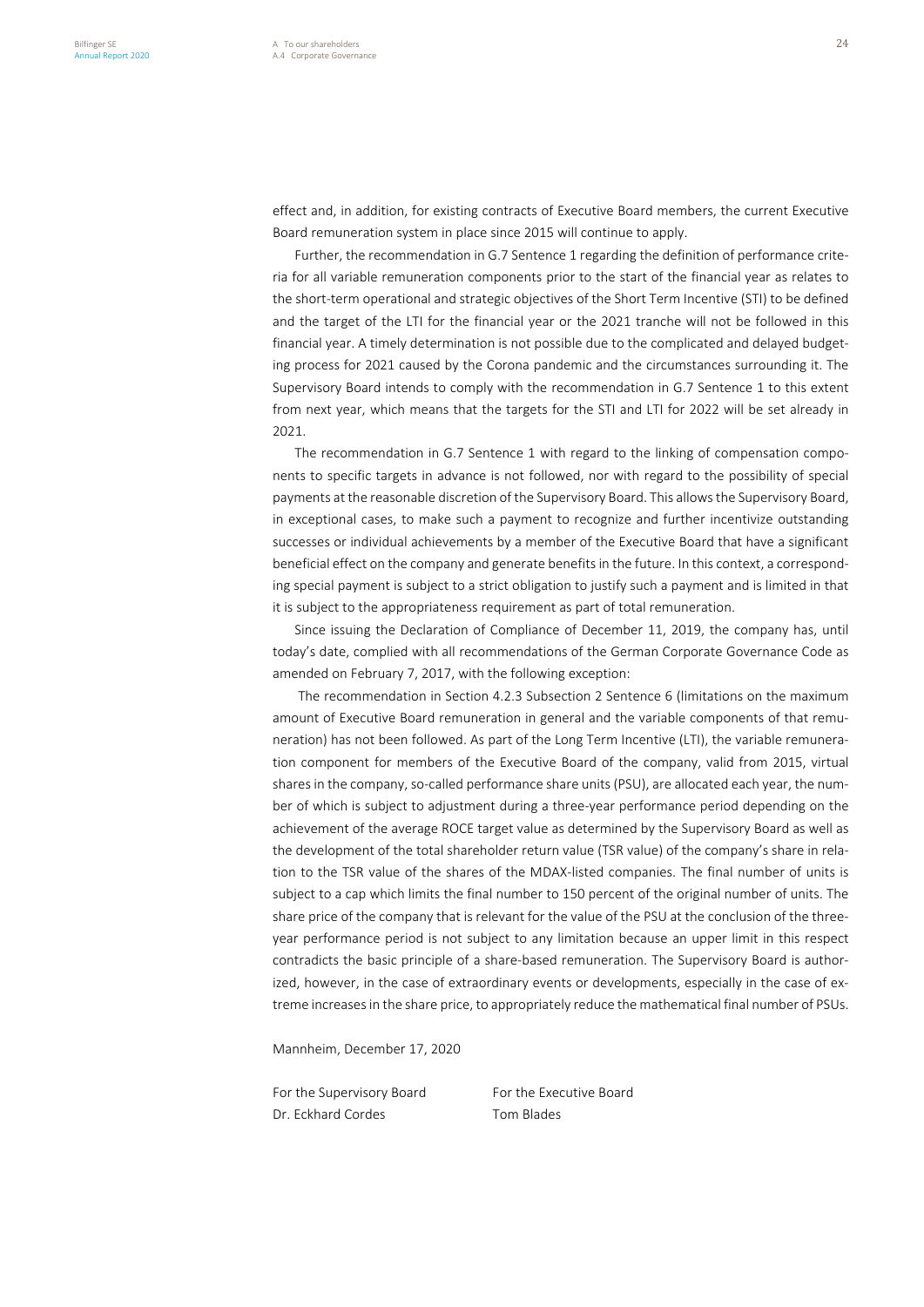This Declaration of Compliance is also published on the company's website at https://www.bilfinger.com/en/company/corporate-governance/declarations-of-compliance/ and is updated when changes occur as well as independent of any changes at least once a year. This and previous versions are available for at least five years in accordance with the German Corporate Governance Code.

#### **Principles of corporate governance**

Our corporate practices are shaped by integrity, fairness, transparency and cooperation, both internally with employees and externally with business partners and the general public. Within the scope of our activities for the company, we are guided by the generally recognized principles of responsible corporate governance. For us, responsible corporate governance means actively implementing legal requirements, the provisions of the Articles of Incorporation of Bilfinger SE, our internal Group regulations and principles as well as recommendations that generally go beyond these, in particular those of the GCGC, when it comes to decision-making and control processes.

#### **German Corporate Governance Code**

At Bilfinger, clearly structured and practiced corporate governance is a top priority. It forms the basis of our decision-making and control processes. In addition, the principles of good and responsible corporate governance guide the actions of the management and supervisory bodies of Bilfinger SE. The term 'corporate governance' as it is generally understood refers to the legal and factual framework for the management and supervision of a company, including its organization, its business management principles and guidelines as well as the internal and external monitoring and control mechanisms.

A comprehensive and transparent corporate governance ensures the responsible, value-oriented and sustainable management and control of the company. It forms the foundation for sustainable business success and fosters trust among our shareholders, customers, employees, business partners and the financial markets.

The GCGC contains principles, recommendations and suggestions for the Executive Board and the Supervisory Board that are intended to ensure the company is managed in its own best interests. Bilfinger supports the goal set out by the GCGC of enhancing the transparency and comprehensibility of the corporate governance system and fostering trust among national and international investors, customers, employees as well as the public and other stakeholders in the management and supervision of German listed and capital-market-oriented companies. Bilfinger SE complies with the recommendations of the GCGC, barring the exception listed in the above declaration issued in accordance with Section 161 AktG. Bilfinger SE also fulfills the non-binding suggestions of the GCGC to as great an extent as possible.

#### **Principles of our actions**

We take responsibility for our actions, comply with applicable law and ensure compliance with internal policies and processes. In this regard, we target our business behavior toward Group-wide standards that go beyond the requirements of the law and the GCGC. They are based on our corporate values as they are laid out in our Mission Statement and the Group principles. In this regard, integrity and safety are of utmost importance and our primary objective. To achieve a lastingly stable and thus sustainable company success on this basis, it is our goal that our business activities are also aligned with the needs of the environment and society. We have defined the most important principles in our Code of Conduct, which provides all employees of Bilfinger SE and the Group with orientation for responsible, compliant and proper conduct in daily business and which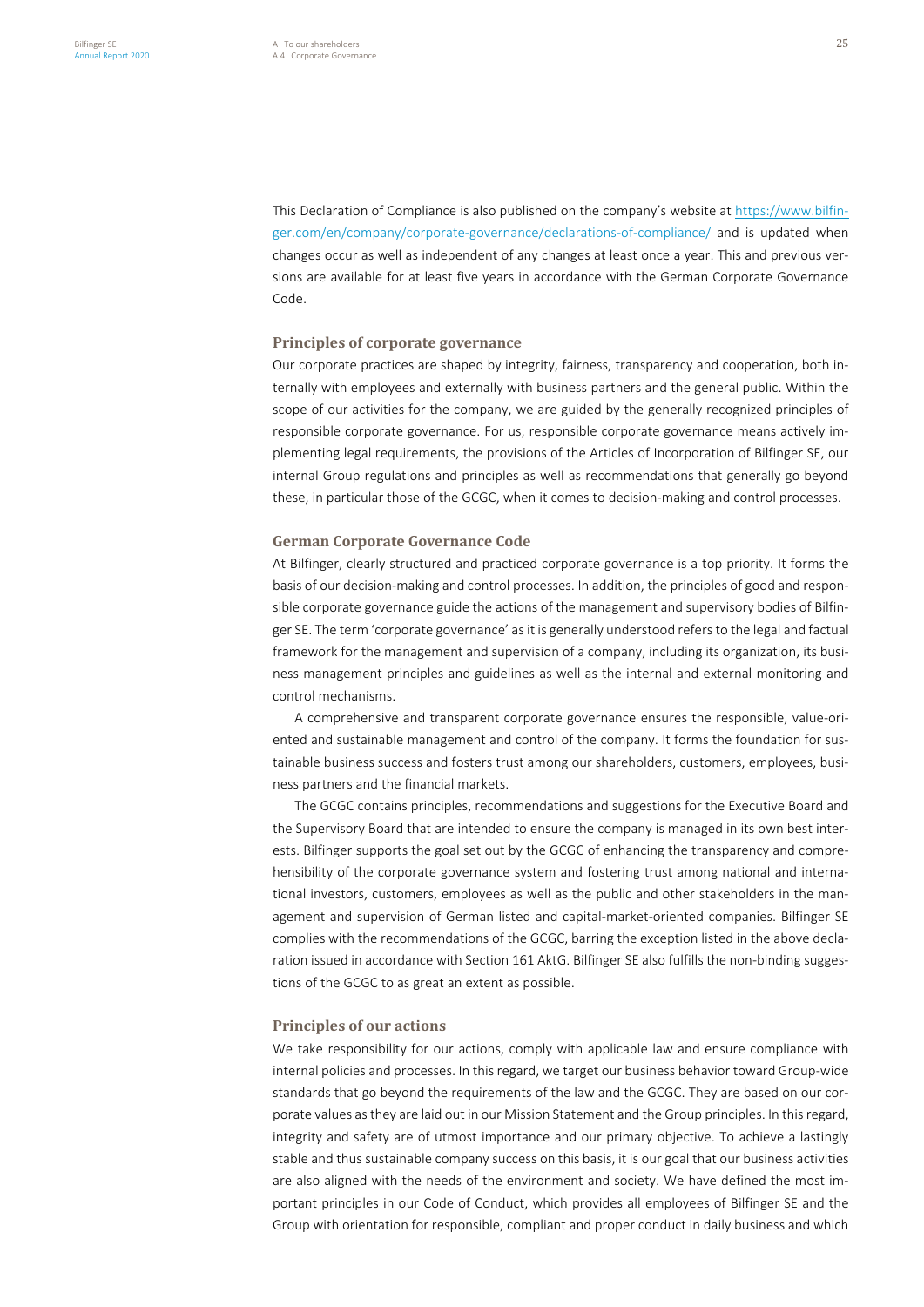is binding for all employees worldwide, including members of the boards. This relates to how we deal with each other and how we deal with customers and business partners and the general public. Among the most important principles are, on the basis of respect for law and order, fairness and responsibility. In addition to the general principles of behavior, the Code of Conduct includes, among other things, rules related to integrity as well as the handling of conflicts of interest, and prohibits corruption and discrimination of any kind. The individual topics are substantiated by corresponding Group policies. The Code of Conduct and the substantiated Group policies are regularly reviewed and adjusted for current needs and developments.

Integrity and safety constitute the cornerstones of our corporate culture. Responsibility for our employees, for the environment and in our interaction with partners is firmly rooted in our Mission Statement. Our shared corporate values are defined in our Bilfinger Code of Conduct.

We are also a member of the United Nations' "Global Compact", an international association of companies and organizations. Its members have committed themselves, within their scope of influence and on the basis of 10 principles of ethical business activity to, among other things, supporting human rights, fighting discriminatory labor and social practices, improving environmental protection, expanding the use of environmentally friendly technologies and advocating against corruption in all its forms.

#### **Transparency**

Bilfinger SE informs participants in the capital market and those members of the general public who are interested promptly, regularly and adequately regarding the economic situation of the Group and new relevant facts. The Annual Report and all interim reports are published on the company's website in due time. In addition, press releases or, whenever necessary, ad hoc announcements provide information on current events and developments. More extensive information on the Group can be found on the website at https://www.bilfinger.com. All scheduled dates for important recurring publications or events, such as the Annual General Meeting, Annual Report, quarterly statements, interim report or Capital Markets Day, are summarized in a financial calendar and are also available on the website.

In accordance with recommendation A.3 GCGC, the Chairman of the Supervisory Board is also prepared, if necessary and in consultation with the Executive Board, to hold discussions with investors on topics specific to the Supervisory Board.

#### **Compliance and basic features of the Compliance Management System**

Integrity, legal responsibility and compliance are inseparable from our daily business operations. Compliance with legal and internal regulations is the basis of successful business activity and is part of good corporate governance. Our objective is to ensure that all employees worldwide always fulfill their tasks in accordance with all applicable laws, internal policies, internationally recognized standards of behavior and voluntary commitments – because we never compromise on integrity, compliance and safety. Our comprehensive Bilfinger Compliance Management System pursues the objective of preventing compliance violations through preventive measures, recognizing early any type of misconduct and, in the case of confirmed violations, reacting quickly and consistently punishing misconduct.

To firmly and sustainably establish the Compliance Management System in the company, we rely on clear and comprehensive compliance governance, which is understood and internalized by our employees, and on the smooth interaction of all control functions within the company.

The supporting of Group companies through compliance managers, training courses and regular internal communication ensures that all employees are familiar with the Code of Conduct and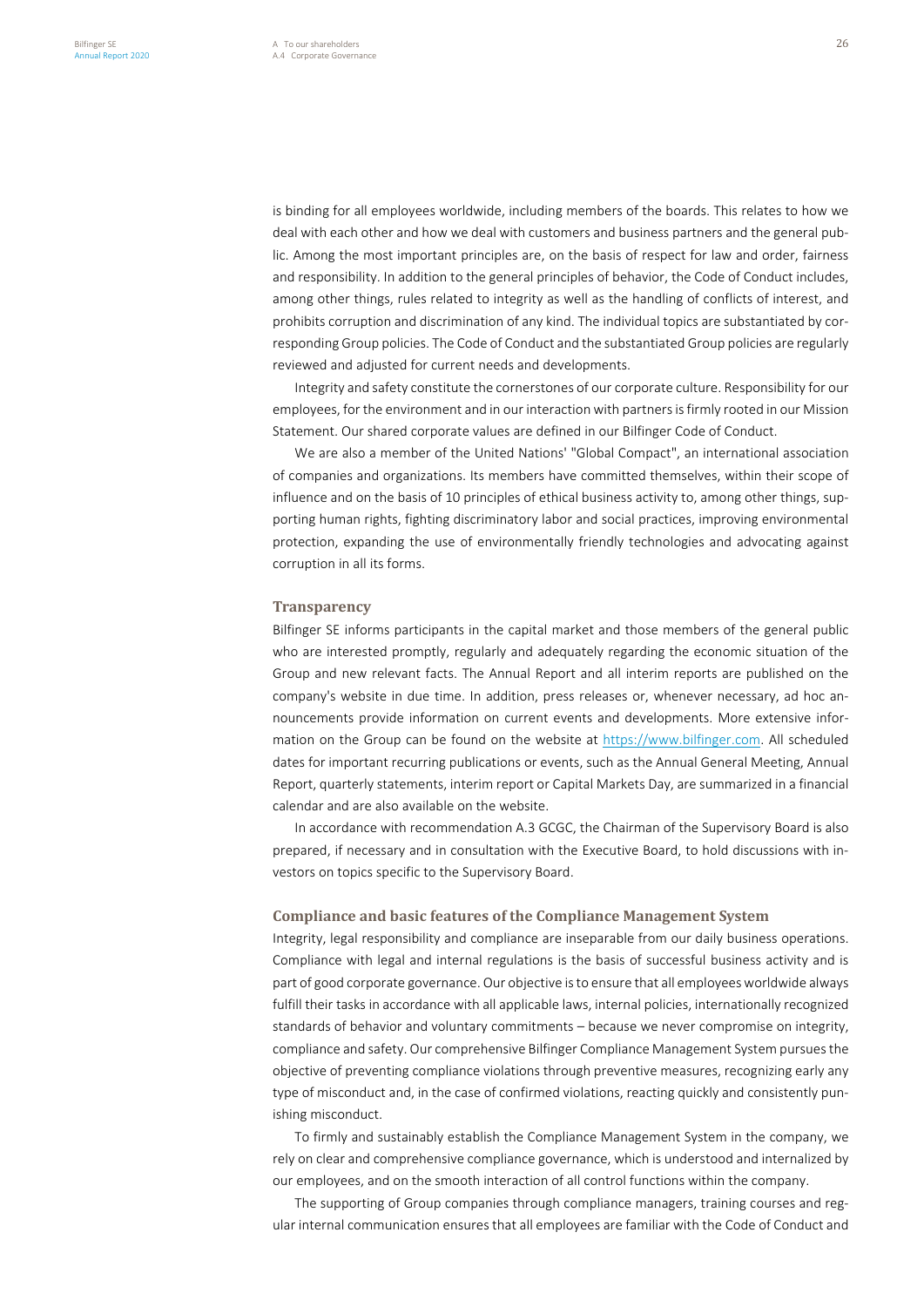all relevant policies, including their amendments and updates. In addition, a Compliance Help Desk offers a central point of contact for comprehensive advice for all employees on compliance-related issues. All of our employees are required to report possible compliance violations. Such reports can also be made anonymously through the whistleblower system, which is not only available internally, but also to external third parties. Internal whistleblowers are particularly protected against reprisals. Information provided in this manner as well as other possible violations of compliance rules are carefully reviewed as part of our internal investigation process to determine and prove possible misconduct. Any indication of particularly serious compliance violations are assessed by an independent, cross-departmental committee (Independent Allegation Management Committee). A separate committee (Disciplinary Committee) sanctions proven misconduct and ensures the consistent application of sanctions. Findings from the internal investigations are also used to continually improve the Compliance Management System as well as the effectiveness of processes and controls. To manage and monitor the organization as well as the implementation and further development of the entire Bilfinger Compliance Management System, there is a Compliance Review Board. This body consists of the members of the Executive Board as well as corporate department heads and convenes quarterly under the chairmanship of the Chief Compliance Officer. Corporate Internal Audit & Controls verifies the implementation of the Compliance Management System and the implementation of the compliance policies within the scope of internal audits and separate audits from the Internal Control System in the individual business units.

We formulate clear compliance requirements also for our business partners, because integrity and compliant behavior are a vital precondition for any relationship to proceed in a spirit of trust. For this reason, we work to ensure, in the selection of our direct business partners, that they comply with the laws, follow ethical principles and also operate this way in the supply chain. We apply a risk-based due diligence process to audit our business partners before entering into a business relationship. For certain third parties classified as very risky, there are also audits conducted during the business relationship by Corporate Internal Audit & Controls (from January 1, 2021 Corporate Internal Audit & Investigations).

The appropriateness and effectiveness of the Bilfinger Compliance Management System is continuously reviewed and optimized by us to ensure that regulatory requirements, market changes and the needs of our customers are taken into account. The continuing effectiveness of the Bilfinger Compliance Management System is a top priority for Bilfinger.

#### **Composition and working methods of the Executive Board**

Bilfinger SE is a European stock corporation headquartered in Germany and is subject to the special European SE regulations and the German SE Implementation Act as well as the German SE Employee Involvement Act. It has a dual management and control structure consisting of the Executive Board and the Supervisory Board. The two committees work in close cooperation for the benefit and in the interest of the company. The third body of the company is the Annual General Meeting. At present, no use is made of the possibility of forming an advisory board, as allowed by Article 17 of our Articles of Incorporation.

The *members of the Executive Board* are appointed by the Supervisory Board. The Executive Board had three members in the reporting year. Due to the resignation of the Chairman of the Executive Board, the Executive Board currently has had two members since January 20, 2021. The Executive Board manages the company in its own responsibility in the interests of the company. As its executive body, it is committed to increasing the sustainable value of the company. Its tasks include setting the company's corporate goals and strategic focus, coordinating these with the Supervisory Board and implementing them, taking decisions on matters of principle, managing and monitoring the operating units and business of Bilfinger SE and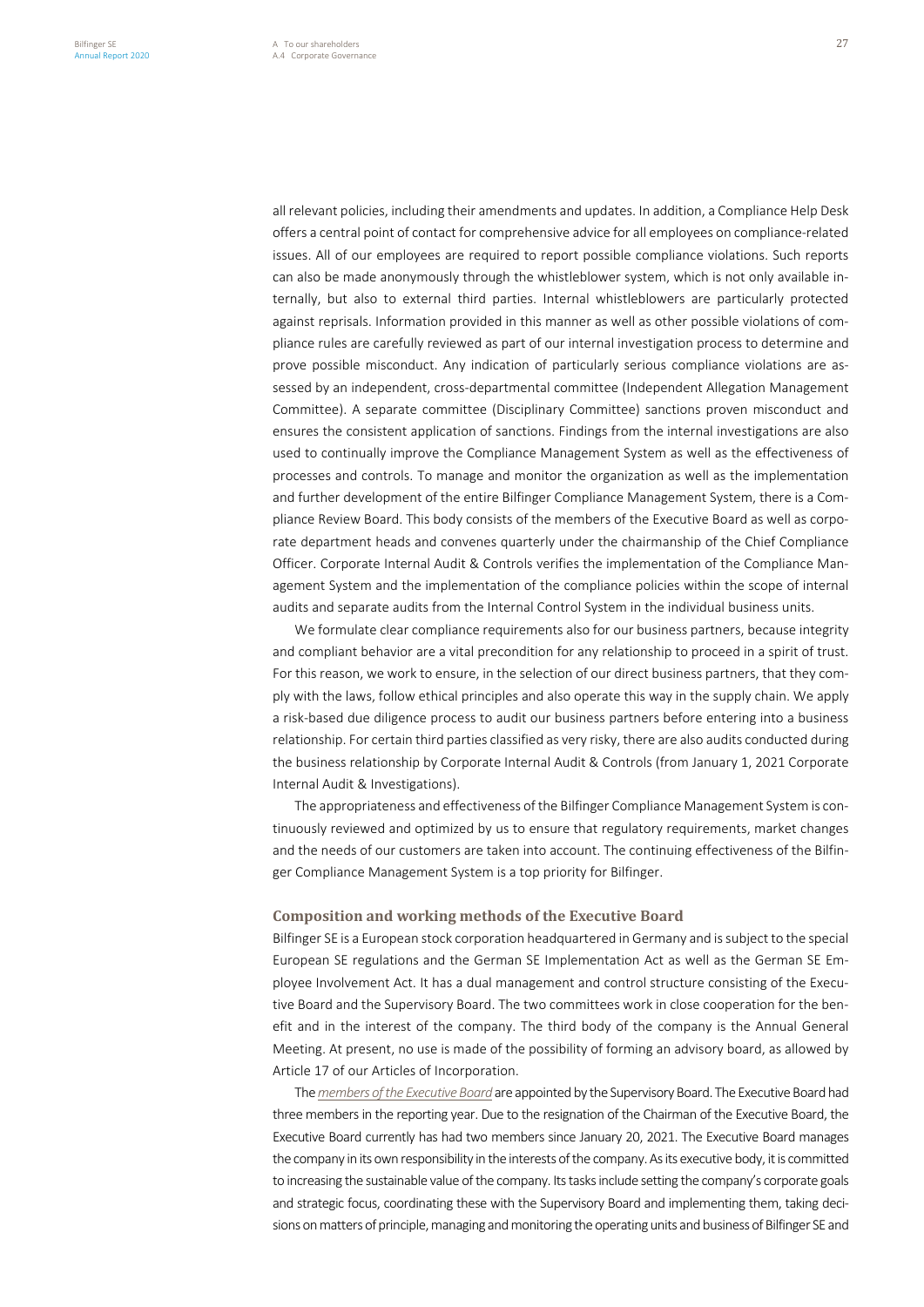the Group as well as implementing and monitoring an efficient internal control and risk management system. The Executive Board ensures compliance with statutory provisions and internal guidelines and the observance of these within the company. The Executive Board has established a comprehensive Compliance Management System. The Compliance Management System's basic features are described in the preceding section *Compliance and basic features of the Compliance Management System.* The Executive Board represents the company to third parties. Its actions are guided by the interests of the company, i.e. the interests of shareholders, employees and other groups affiliated with the company, including the public, with the aim of a sustainably increasing enterprise value. The Supervisory Board has issued Rules of Procedure for the Executive Board which contain the rules of cooperation within the Executive Board and between the Executive Board and the Supervisory Board. The members of the Executive Board base their actions on the Rules of Procedure, legal provisions, the Articles of Incorporation and the Schedule of Responsibilities as well as on other relevant regulations. In accordance with the Schedule of Responsibilities approved by the Presiding Committee of the Supervisory Board, Executive Board members are each allocated responsibility for the management of certain areas. They take joint responsibility for the management of the company, however. In addition, the Chairman of the Executive Board coordinates the work of Executive Board members. The resolutions of the Executive Board are made primarily in the regular Executive Board meetings. They may, however, also be made in extraordinary Executive Board meetings, in written procedures or through other methods of communication. For certain transactions and actions, including measures and transactions of an Executive Board member, which are of exceptional importance for the company or which involve an exceptional economic risk, the Executive Board Rules of Procedure or self-defined specifications require a resolution by the full Executive Board. Approval from the Supervisory Board or one of its committees is also required for particularly significant actions and transactions in accordance with the Articles of Incorporation and Rules of Procedure. This includes, among other things, the fundamental determination and basic changes to the corporate strategy as well as the Group organization, the addition of new business segments or the discontinuation of existing business segments, the purchase and sale of investments above a certain volume as well as entering into long-term financial commitments and the issue of bonds. The Executive Board and Supervisory Board work closely together for the benefit of the company. At regular intervals, the Executive Board reports to the Supervisory Board or its relevant committee comprehensively on the strategy of the business units, the corporate planning, profitability, business development and the position of the company as well as on the internal control system, the risk management system and the compliance system.

In the reporting year 2020, 30 Executive Board meetings (thereof five extraordinary meetings) were convened. The Executive Board has not formed any own committees.

With regard to the composition of the Executive Board, it is incumbent on the Supervisory Board to prepare a diversity concept pursuant to Section 289f Subsection 2 No. 6 HGB. This is described in greater detail in the section *Joint diversity concept and competence profile for the cooperation between the Executive Board and the Supervisory Board*.

Details of the remuneration of the Executive Board members can be found in the *remuneration report*, which is part of the combined management report. The remuneration report for the last financial year, the respective auditor's report and the applicable remuneration system are published - to the extent required by law and available - on the Company's website at https://www.bilfinger.com/en/company/corporate-governance/remuneration-executive-boardand-supervisory-board/.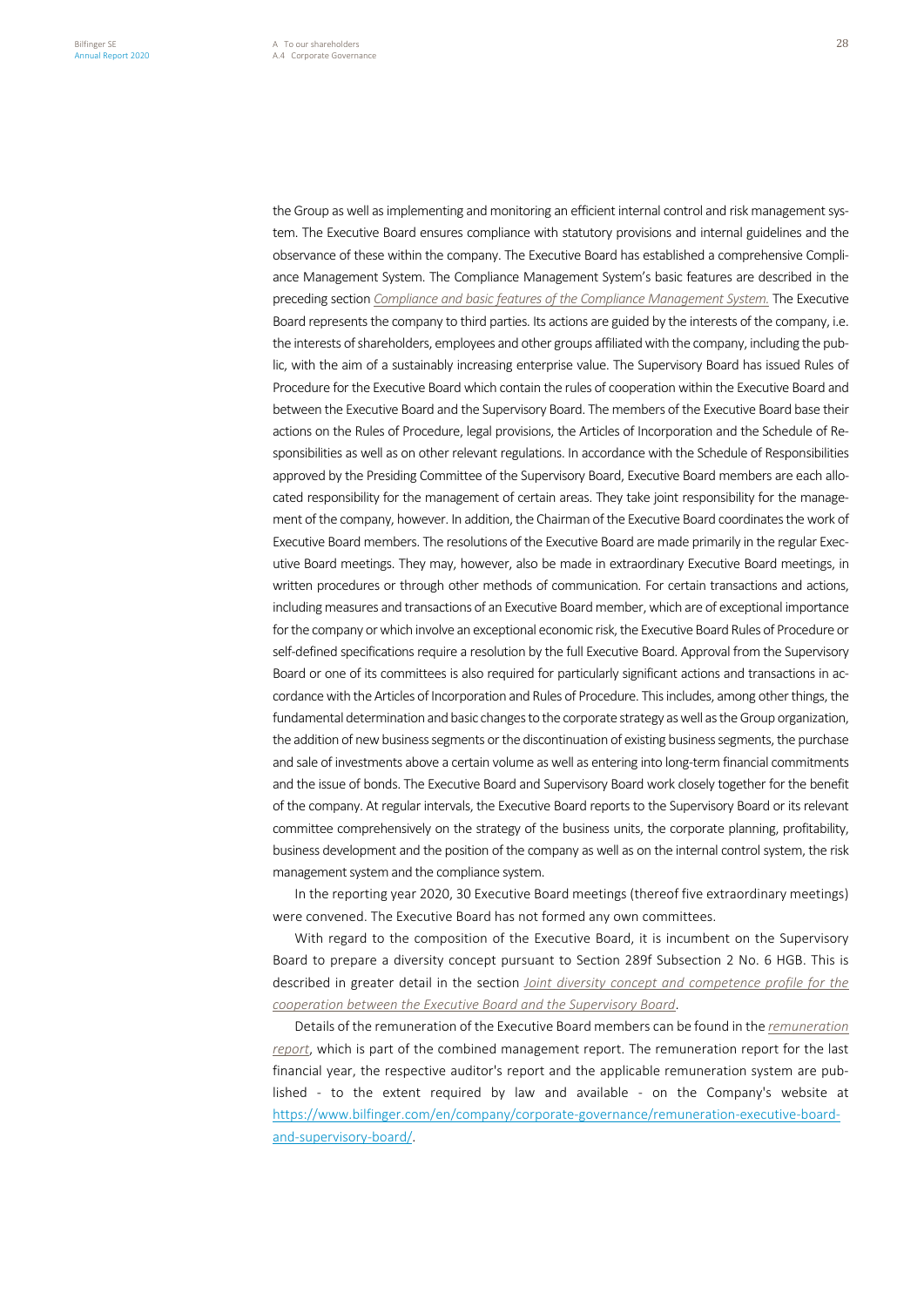#### **Composition and working methods of the Supervisory Board**

#### Supervisory Board

In accordance with Article 11 of the Articles of Incorporation, the Supervisory Board of Bilfinger SE consists of 12 members, six of whom are representatives of the shareholders and six of whom are employee representatives. The shareholder representatives are elected by the Annual General Meeting. It is thereby incumbent on the Supervisory Board, in accordance with Section 124 Subsection 3 Sentence 1 AktG, to propose candidates to the Annual General Meeting. The appointment of the employee representatives is carried out by the SE Works Council in accordance with the agreement on employee participation reached between company management and the European employee representatives on July 15, 2010. With regard to the appointment of those members to be appointed by the SE Works Council, the Supervisory Board has no right to make proposals; it is – as is the case for the Annual General Meeting as well – not involved in the selection procedure for the employee representatives in the Supervisory Board. Members of the Supervisory Board all have the same rights and obligations and are not bound by instructions or orders.

The Supervisory Board advises and monitors the Executive Board in its management of the company and is responsible for the appointment and dismissal of Executive Board members, their employment contracts and remuneration, including the remuneration system. At the proposal of the Presiding Committee, it sets the targets for the variable remuneration components of the Executive Board's remuneration and their fulfillment, and reviews the appropriateness of the overall remuneration together with the remuneration system for the Executive Board on a regular basis. The Supervisory Board is also involved in decisions of fundamental importance to the company and discusses – generally with the Executive Board – business development and planning as well as strategy and its implementation at regular intervals. The Supervisory Board, taking into account the external auditors and the audit reports submitted by them as well as the proposals of the Audit Committee, also undertakes a detailed examination, as required by law, of the individual financial statements, the consolidated financial statements and combined management report of Bilfinger SE and the Group, as well as of the proposal of the Executive Board on the appropriation of profits. Within the scope of its responsibilities, the Supervisory Board also monitors the company's compliance with legal provisions, official regulations and internal guidelines. In general, it receives reports from the Executive Board at regular intervals on issues provided for by law and other relevant topics. The information and reporting obligations of the Executive Board to the Supervisory Board, its committees and – between Supervisory Board meetings – to the Chairman of the Supervisory Board were defined in greater detail by the Supervisory Board in an information regulation. For transactions of fundamental importance or which have been otherwise classified as particularly significant, such as major acquisitions, disposals, capital expenditures and finance measures, the Articles of Association and Rules of Procedure stipulate that approval is required from the Supervisory Board or one of its committees.

The Supervisory Board executes its tasks in accordance with legal requirements, the Articles of Incorporation, its Rules of Procedure and its resolutions. To prepare the Supervisory Board meetings, separate preparatory meetings of the shareholder and employee representatives are held as required. The Supervisory Board also meets regularly without the Executive Board. The resolutions of the Supervisory Board are made primarily in Supervisory Board meetings, but can also be made in written procedures or through other methods of communication. Insofar as nothing else is compulsory under the law, Supervisory Board resolutions require the simple majority of votes cast. In the event of a tied vote and a renewed voting which also leads to a tied vote, the Chairman of the Supervisory Board has a casting vote. The Chairman of the Supervisory Board coordinates the work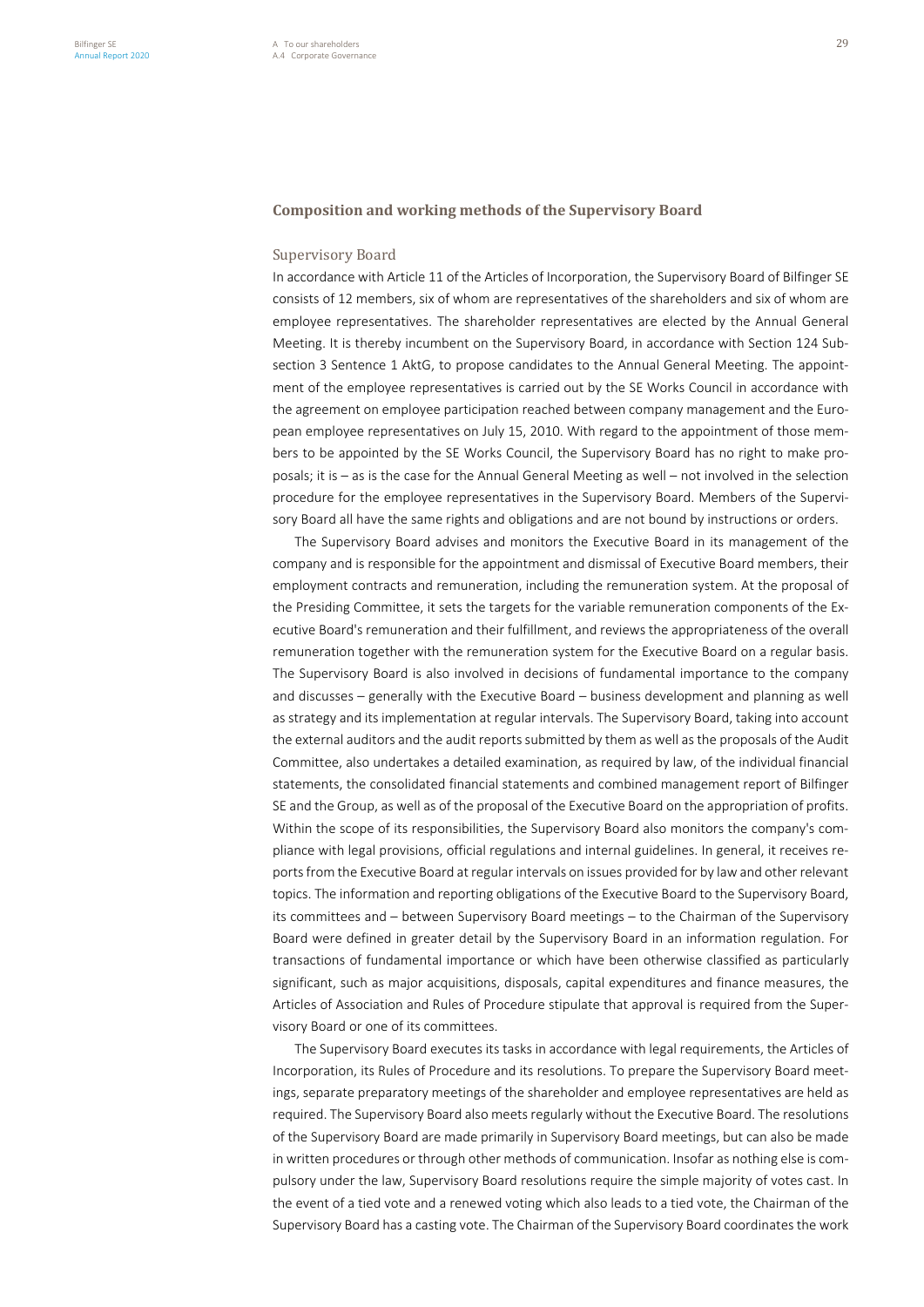of the Supervisory Board; in reporting year 2020 there were 11 meetings (thereof three extraordinary meetings) of the Supervisory Board.

Each member of the Supervisory Board must disclose conflicts of interest to the Supervisory Board. Information on conflicts of interest that have arisen and how they are dealt with is provided in the Report of the Supervisory Board. Special on-boarding events are held for new Supervisory Board members to familiarize them with the company's business model and the structures of the Bilfinger Group. Further information on support for Supervisory Board members during their induction and on training and development measures can be found in Chapter *A.3 Report of the Supervisory Board*.

The Supervisory Board regularly evaluates the efficiency of its activities and the activities of its committees, but at least every two years. The last self-assessment took place in financial year 2019 and the next self-assessment of the Supervisory Board and its committees is scheduled for financial year 2021.

The Supervisory Board informs shareholders in detail about its activities as well as its additional reporting obligations in its annual report, which can be found in Chapter *A.3 Report of the Supervisory Board*. The current composition of the Supervisory Board and its committees can be found in the Chapter *D.4 Boards of the company*. There, the mandates executed by members of the Supervisory Board in the controlling bodies of other companies as well as significant activities beyond the Supervisory Board mandate with the company are listed. The curricula vitae of Supervisory Board members are published on the company's website at https://www.bilfinger.com/en/company/executive-supervisory-board/supervisory-board and are updated annually.

Remuneration of the members of the Supervisory Board is presented in the connected *remuneration report* (part of the combined management report). The remuneration report for the last financial year, the respective auditor's report and the applicable remuneration system are published - to the extent required by law and available - on the Company's website at https://www.bilfinger.com/en/company/corporate-governance/remuneration-executive-boardand-supervisory-board/.

#### Supervisory Board committees

In order to enhance the efficiency of its activities, the Supervisory Board in the reporting year formed a Presiding Committee, an Audit Committee, a Nomination Committee and a Strategy Committee. With the exception of the Nomination Committee, all committees have equal representation.

The Presiding Committee of the Supervisory Board, consisting of four members, includes Dr. Eckhard Cordes (Chairman of the Presiding Committee), Mr. Stephan Brückner (Deputy Chairman of the Presiding Committee), Dr. Ralph Heck and Mr. Rainer Knerler. The main tasks of the Presiding Committee include, in particular, regulating the personnel issues of the Executive Board and its remuneration, unless the provisions of the German Stock Corporation Act and the GCGC stipulate that they are to be regulated by the plenum of the Supervisory Board, as well as conflicts of interest. In particular, the Presiding Committee submits proposals for the appointment and dismissal of Executive Board members and is responsible for concluding, amending, extending and terminating employment contracts with members of the Executive Board, unless the Supervisory Board is mandatorily responsible. In proposing initial appointments, the Presiding Committee considers that the term of appointment should generally not exceed three years, with an assessment to be made on a case-by-case basis as to what term of appointment within the legally permissible term of appointment appears appropriate. When making proposals for the appointment of mem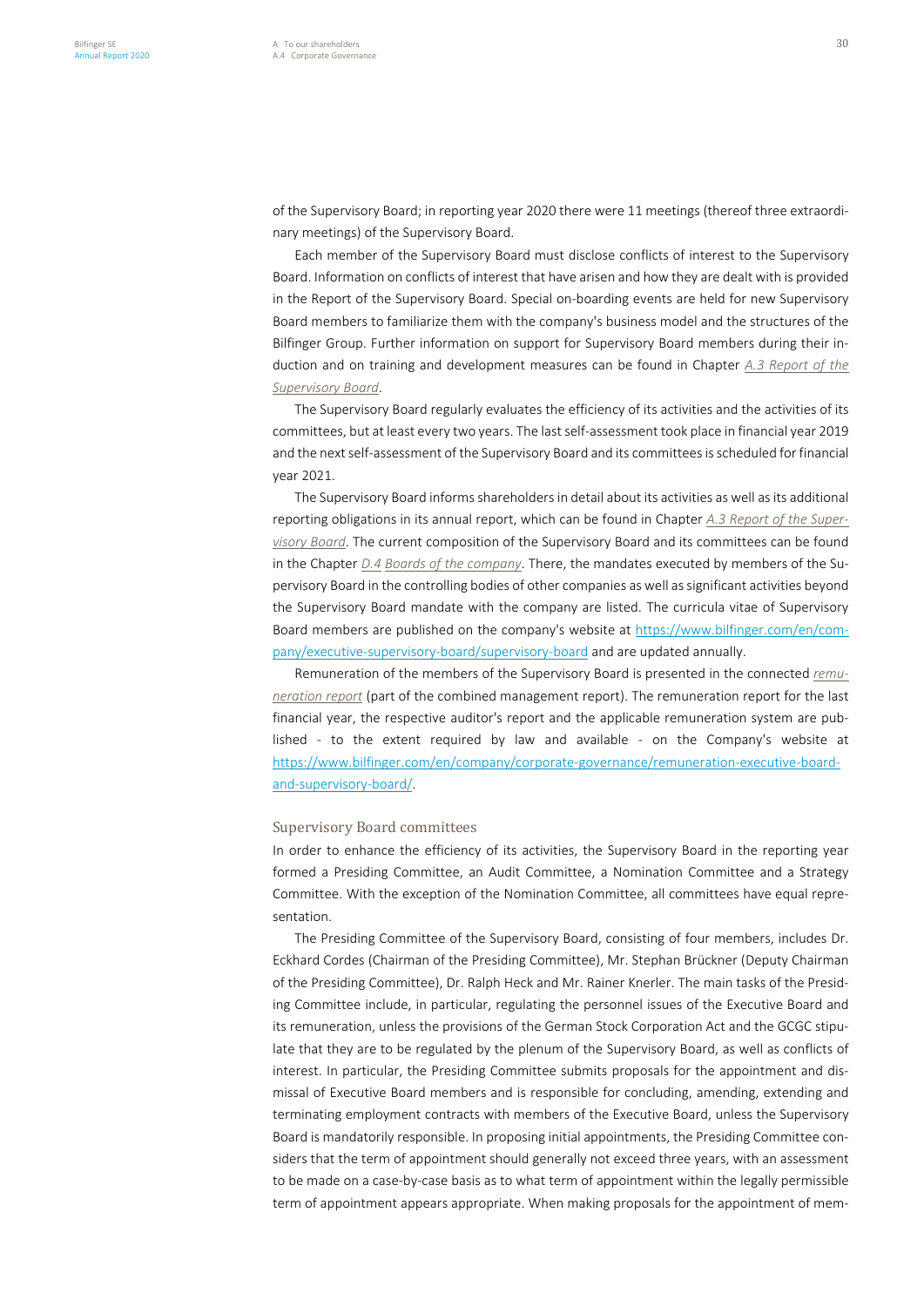bers of the Executive Board, the Presiding Committee pays attention to compliance with the competence profile and diversity concept defined by the Supervisory Board for the Executive Board, including the defined target for the proportion of women on the Executive Board (see the following section *Joint diversity concept and competence profile for composition of the Executive and Supervisory Boards*), as well as long-term succession planning and diversity. In this context, relevant resolutions of the Supervisory Board are prepared and recommendations for important resolutions are submitted to the Supervisory Board. In financial year 2020, ten meetings (thereof two extraordinary meetings) of the Presiding Committee took place.

The Audit Committee, consisting of four members, includes Mr. Frank Lutz (Chairman of the Audit Committee), Ms. Susanne Hupe (since March 10, 2020; until March 10, 2020 Dr. Janna Köke)(Deputy Chairwoman of the Audit Committee), Ms. Dorothée Deuring and Mr. Jörg Sommer. In the reporting year, the committee had and continues to have an independent member and Chairman in the person of Mr. Frank Lutz, who, in accordance with Section 100 Subsection 5 AktG, has expert knowledge in the areas of accounting and auditing and has particular experience in the application of internal control procedures due to his training and previous activities, including as CFO and in other audit committees. The Audit Committee deals, among other things, with questions of accounting and the monitoring of the accounting process, the effectiveness of the internal control system, the risk management system, the internal auditing system and compliance as well as with the audit of the consolidated financial statements. It is responsible for the preliminary audit of the annual and consolidated financial statements and the combined management report of Bilfinger SE and the Group. On the basis of the auditor's report on the audit of the financial statements, the Audit Committee submits proposalsfor the adoption of the annual financial statements of Bilfinger SE and approval of the consolidated financial statements by the Supervisory Board following its own preliminary review. The Audit Committee is responsible for discussing the quarterly statements and the half-year financial report with the Executive Board and the auditors, and for dealing with the auditors' reports on the review of the consolidated half-year financial statements and the interim Group management report. It deals with the selection and the independence of the auditor, issues the audit assignment for the annual financial statements and the consolidated financial statements to the auditor elected by the Annual General Meeting, makes a fees agreement with the auditor and also reviews the additional services provided by the auditor. In financial year 2020, five meetings of the Audit Committee took place.

In accordance with the recommendation of the GCGC, the Supervisory Board also established a Nomination Committee consisting exclusively of shareholder representatives. The Nomination Committee, which has three members, included in the reporting year Dr. Eckhard Cordes (Chairman of the Nomination Committee), Mr. Robert Schuchna (since June 24, 2020; until June 24, 2020, Mr. Jens Tischendorf) and Mr. Frank Lutz. The committee proposes suitable candidates to the Supervisory Board for its proposals to the Annual General Meeting for the election of shareholder representatives to the Supervisory Board. On top of the necessary knowledge, skills and professional experience of the proposed candidates, the Committee gives due consideration to the objectives designated by the Supervisory Board for its composition and the adopted diversity concept, including in particular independence and diversity, while at the same time striving to meet the competence profile. Attention is also paid to the appropriate participation of women and men in accordance with the statutory requirements on gender quotas, and ensuring that members of the Supervisory Board as a whole are familiar with the sector in which the company operates. The committee convened four times in the 2020 reporting year.

The Strategy Committee, consisting of six members, includes Dr. Eckhard Cordes (Chairman of the Strategy Committee), Mr. Stephan Brückner (Deputy Chairman of the Strategy Committee),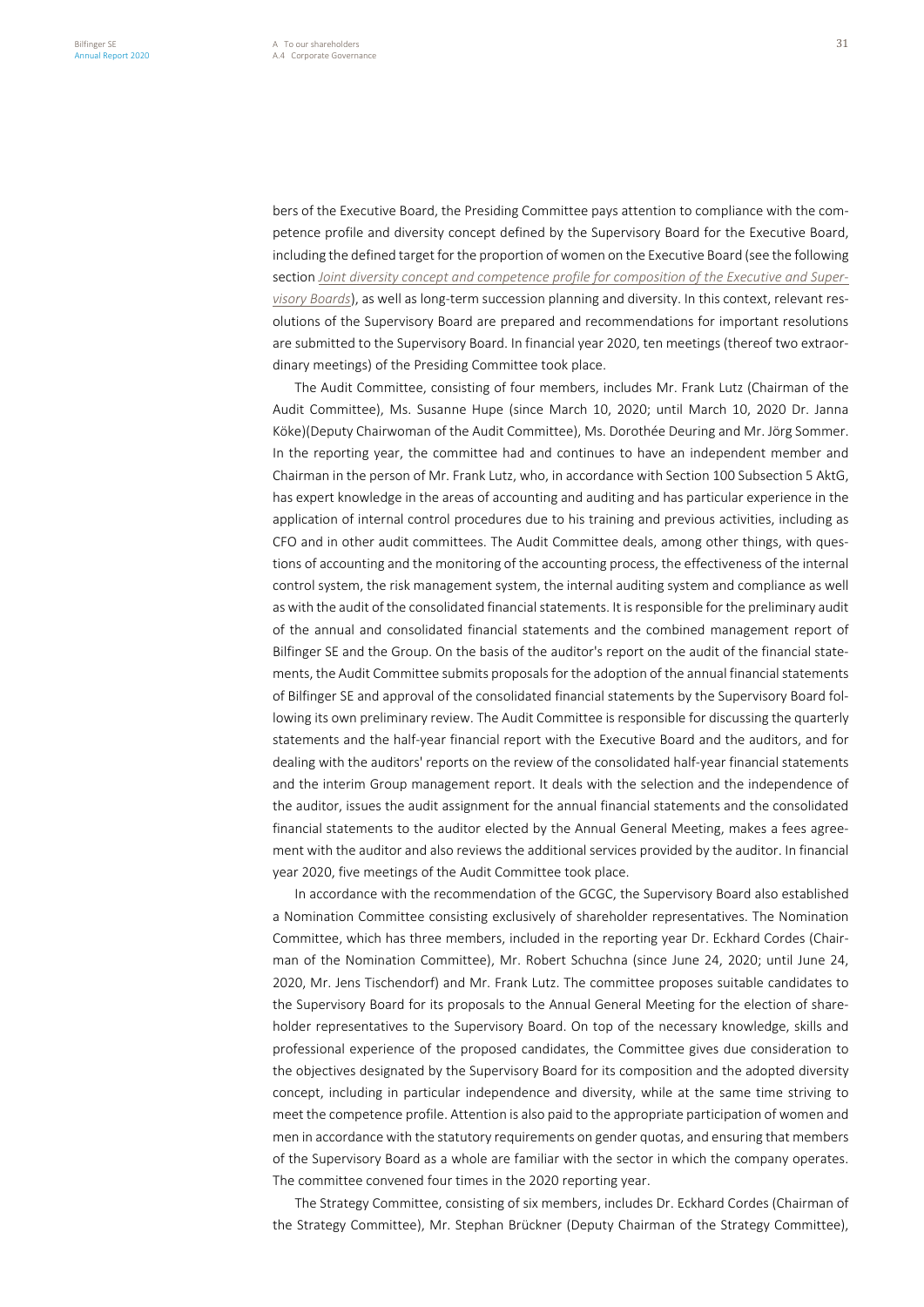Dr. Ralph Heck, Mr. Rainer Knerler, Mr. Robert Schuchna (since June 24, 2020; until June 24, 2020, Mr. Jens Tischendorf) and Ms. Susanne Hupe. It accompanies the corporate strategy and Group organization (with the exception of personnel issues), including their fundamental implementation. In this context, it prepares any potential resolutions of the Supervisory Board and should formulate relevant recommendations for the Supervisory Board. In addition, it has responsibility for decisions on assigned legal business and transactions that require approval. The committee convened five times in the 2020 reporting year (thereof one extraordinary meeting).

Which meetings of the committees each individual member attended in the reporting year can be viewed in the overview in Chapter *A.3 Meetings of the Supervisory Board*.

The resolutions of the committees were made primarily in the meetings, but partially also in written procedures or through other methods of communication. The respective Chairmen of the committees reported to the plenary session of the Supervisory Board on the work done in the committees they lead.

### **Joint diversity concept and competence profile for the composition of the Executive and Supervisory Boards**

Pursuant to Sections 289f Subsection 2 No. 6, 315d Subsection 2 HGB, Bilfinger SE shall report on the diversity concept it follows for the composition of the Executive Board and Supervisory Board, its objectives, the form of its implementation and the results achieved in the reporting year. The Supervisory Board has combined the diversity concept with the requirements of the German Act on Equal Participation of and Women and Men in Executive Positions and the targets defined in the fulfillment of relevant targets for the composition of the boards in the joint competence profiles for the Executive Board and the Supervisory Board described below. The competence profiles also serve as the basis for long-term succession planning.

#### **Executive Board**

The Supervisory Board and the Presiding Committee ensure that a long-term personnel and succession planning takes place in the Executive Board and coordinate this with the Executive Board. Due to the sensitivity of the topic, the corresponding planning process is primarily managed and coordinated in the Presiding Committee. The Presiding Committee deals with the subject at least once a year as a focal point, as well as when the occasion arises. Potential succession options are examined both internally with the support of the Executive Board and externally, if necessary with the help of external consultants, on the basis of the defined planning horizon and the requirement profiles developed for Executive Board members. Coordination with the Executive Board regarding possible internal succession takes place on a regular basis and also includes support for the potential promotion of candidates.

The Presiding Committee prepares the decisions of the Supervisory Board on the basis of the planning and requirement profiles in particular and prepares proposals and recommendations. Personal suitability, professional qualifications for the position, previous performance and experience, integrity and convincing leadership qualities as well as the ability to adapt business models and processes in a changing world are particularly important criteria for an Executive Board candidate. The Executive Board must, in its entirety, have the knowledge, skills and experience necessary for the orderly performance of its tasks. Diversity is an important selection criterion when filling Executive Board positions, also with regard to aspects such as age, gender as well as educational and professional background. The objective of the requirement profile for the Executive Board of Bilfinger SE is to ensure that the composition of a strong Executive Board is as diverse and complementary as possible.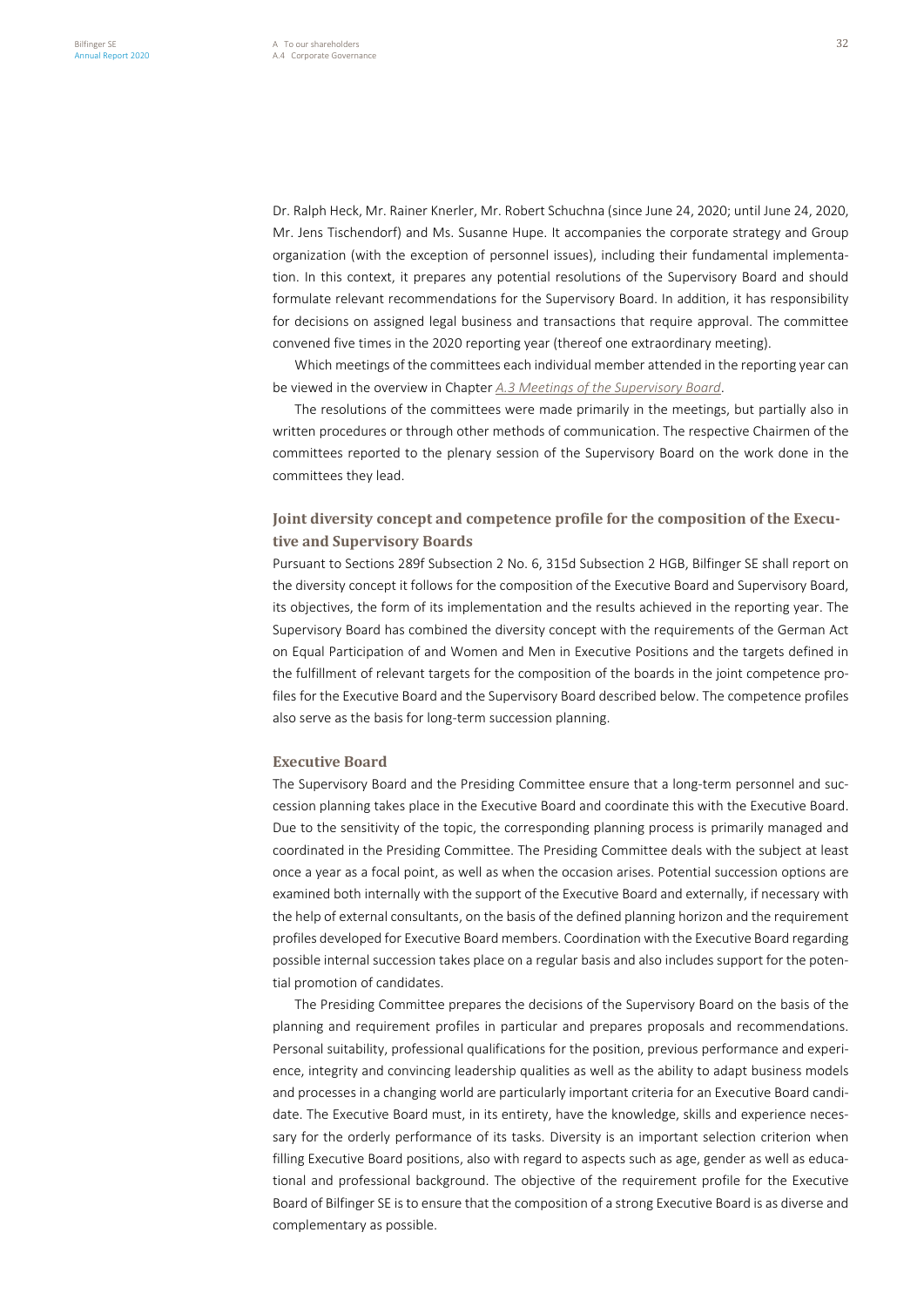As part of its decisions in the filling of Executive Board positions, the Supervisory Board also considers the following aspects, whereby the Supervisory Board, as well as the Presiding Committee, primarily consider the fulfillment of the following competence profile and diversity concept, whereby the Supervisory Board in the filling of a specific Executive Board position always gives weight to the circumstances of each individual case and is guided by the interests of the company.

#### *Competence profile and diversity concept*

- The members of the Executive Board should have many years of management experience, also in major companies or groups and bring with them experience from various careers wherever possible.
- At least one member should have international management experience.
- The Executive Board in its entirety should also embody an international perspective in the sense of various cultural backgrounds or international experience whereby, wherever possible, at least one member of the Executive Board should be of international origin.
- At least one member of the Executive Board should have a professional background in the process industry.
- The Executive Board in its entirety should have many years of experience in the areas of services, compliance, finance and personnel management.
- Integrity should be a high priority for each individual Executive Board member.
- The Supervisory Board has defined a target for the proportion of women in the Executive Board. This is described in the section *Equal participation of women and men in executive positions*.
- In accordance with the recommendation of the GCGC, the Supervisory Board has now defined an age limit for members of the Executive Board at the age of 67, which is the statutory retirement age. Deviations from the age limit in individual cases are to be justified. Regardless of this rule, the Supervisory Board pays attention to a sufficient mix of ages among the members of the Executive Board.

The members of the Executive Board have a broad spectrum of knowledge and experience as well as educational and professional backgrounds and possess international experience. The composition of the Executive Board as of December 31, 2020, in the estimation of the Supervisory Board, therefore corresponded with the competence profile and diversity concept that are followed. Even after the departure of CEO Tom Blades from the Executive Board in January 2021, the Supervisory Board believes the situation remains broadly unchanged, but in the course of the succession will ensure that the competence profile and diversity concept are met and that some competences are strengthened. Brief curriculum vitaes of the current members of the Executive Board can be found in Chapter *A.2 Executive Board of Bilfinger SE* and are available on the company's website at https://www.bilfinger.com/en/company/executive-supervisory-board/executive-board/. It can thus be seen that the Executive Board of Bilfinger SE, even with its current two members, has a diverse and experienced composition. The members of the Executive Board have many years of management experience, including in groups, and bring with them experience from various careers. The Executive Board has the knowledge and experience considered essential in light of the services that Bilfinger provides. Both members of the Executive Board have international management experience, including expertise in personnel, and Mr. Hall has a professional background in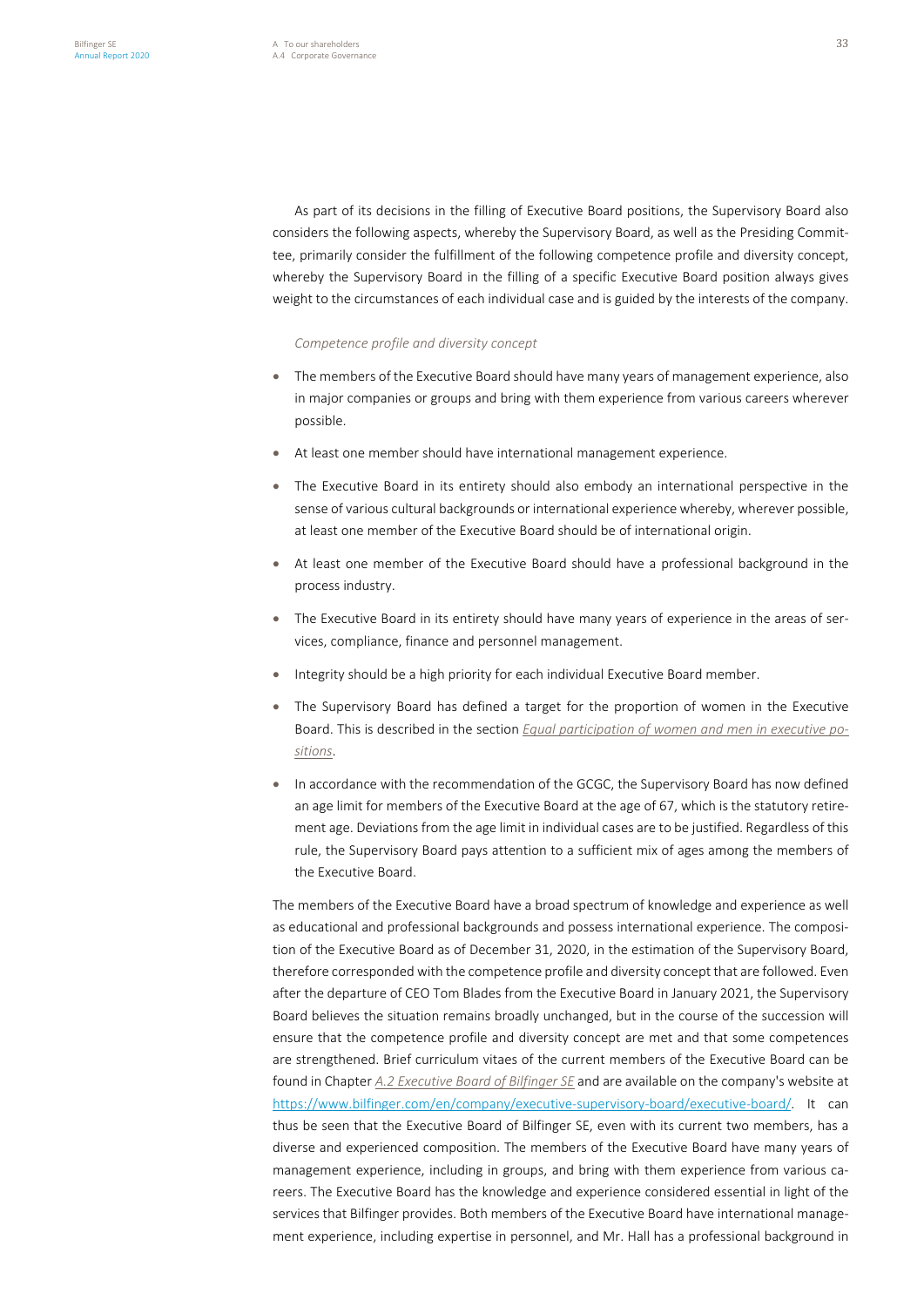the process industry with a focus on oil and gas. Ms. Johansson, as an experienced financial expert, has many years of experience in the field of finance. Compliance and integrity are a top priority for all members of the Executive Board. No member of the Executive Board is older than 67 and there is a sufficient mix of genders among the members of the Executive Board.

#### **Supervisory Board**

In terms of the composition of the Supervisory Board, it is to be ensured that its members generally have the knowledge, skills and experience necessary for the orderly execution of the office and the tasks associated with it as well as the particular requirements laid out by the law and the GCGC for the Supervisory Board, its committees and individual members. The objective of the requirements profile for the full Supervisory Board of Bilfinger SE is also to ensure that the composition of the Supervisory Board is as diverse and complementary as possible so that the Supervisory Board as a whole has the knowledge and experience considered essential in view of Bilfinger's activities. In the event of an upcoming new appointment, a relevant examination will be undertaken to determine which of the desirable skills on the Supervisory Board should be strengthened.

Pursuant to the recommendation in C.1 of the GCGC, the Supervisory Board should name specific targets for its composition and develop a competence profile for the entire committee. For its composition, it is expected that, within the framework of the specific company situation, the international activities of the company, potential conflicts of interest, the number of independent members of the Supervisory Board, an age limit that is to be defined for members of the Supervisory Board and a standard time limit for membership of the Supervisory Board as well as diversity will all be appropriately considered. In addition to an appropriate consideration of women, this also includes diversity in terms of cultural origin, educational and professional backgrounds as well as experience and ways of thinking. The GCGC also recommends that proposals from the Supervisory Board to the Annual General Meeting take these objectives into consideration and, at the same time, that the fulfillment of the competence profile for the full Supervisory Board should be pursued. The status of the implementation shall be published in the Declaration on Corporate Governance. In addition, the Supervisory Board, pursuant to Section 289f Subsection 2 No. 6 HGB, shall prepare a diversity concept.

Against this backdrop, the Supervisory Board within the framework of the specific situation of the company, has defined the following goals for its composition, including the competence profile and diversity concept:

#### *Competence profile*

- Integrity should be a high priority for each individual Supervisory Board member.
- At least two members should, as a result of their international experience, embody to a significant extent the criterion of internationality.
- At least three members should have detailed knowledge and experience from the company itself.
- While at least one independent member of the Supervisory Board should, pursuant to the requirements of Section 100 Subsection 5 AktG, have particular knowledge and experience in the areas of accounting and auditing, a further member should have particular knowledge and experience in the area of finance and at least two more should have particular knowledge and experience in the area of business administration.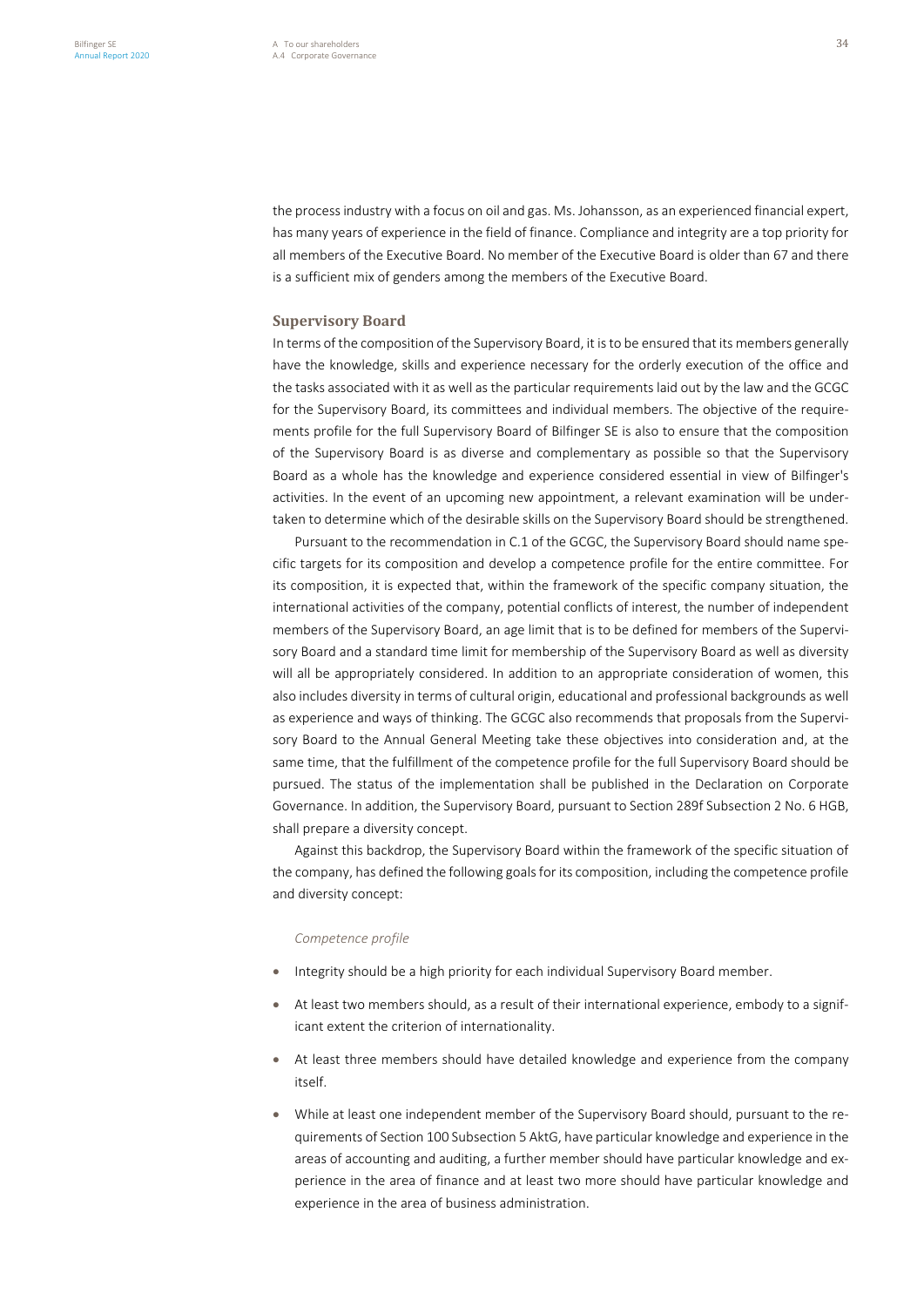- At least two members should possess particular experience from leading positions in industrial or services companies.
- The Supervisory Board should, if possible, have, as representatives of the shareholders, three entrepreneurs or personalities who have already acquired experience in the management or monitoring of another medium-sized or large company.
- Overall, the members should be familiar with the sector in which the company operates, Section 100 Subsection 5 AktG.
- In their entirety, members of the Supervisory Board should have different educational levels, professional and socio-economic backgrounds as well as geographic presences.

#### *Independence*

- At least three shareholder representatives should be independent of the company, the Executive Board or a controlling shareholder, as defined in the provisions of C.6 ff GCGC. In this regard, at least four shareholder representatives should be independent of the company and the Executive Board, which means that they should not have any personal or business relationship that could give rise to a material and not merely temporary conflict of interest, or they shall have been members of the Supervisory Board for more than 12 years. In addition, at least two shareholder representatives should be independent of a controlling shareholder, insofar as such a controlling shareholder exists. In accordance with the GCGC, this is assumed to be the case in particular if one is not a member of the executive body and has no personal or business relationship with the executive body that could give rise to a conflict of interest that is not merely temporary.
- The Chairmen of the Supervisory Board, the Audit Committee and the Presiding Committee shall be independent of the company and the Executive Board. The Chairman of the Audit Committee shall also be independent of the controlling shareholder.
- A maximum of two members are to be former members of the Executive Board.
- No member should exercise a management or consulting function for a significant competitor of the company. In addition, they should have no consulting or management function for clients, suppliers, creditors or other business partners, nor should they hold any position which could lead to a conflict of interest.

#### *Age limit and term of office*

- The Supervisory Board pays attention to a sufficient mix of ages among the members of the Supervisory Board.
- As a rule, no member should be over 75 years of age at the time of the Annual General Meeting which is to decide on his or her appointment as member of the Supervisory Board; exceptions are to be justified.
- Generally speaking, no shareholder representative should serve on the Supervisory Board for more than 12 years; any exceptions must be justified.

#### *Diversity*

• Overall, the members should represent a sufficient degree of diversity. In this regard, this diversity concept is to be taken into consideration for a correspondingly diverse composition.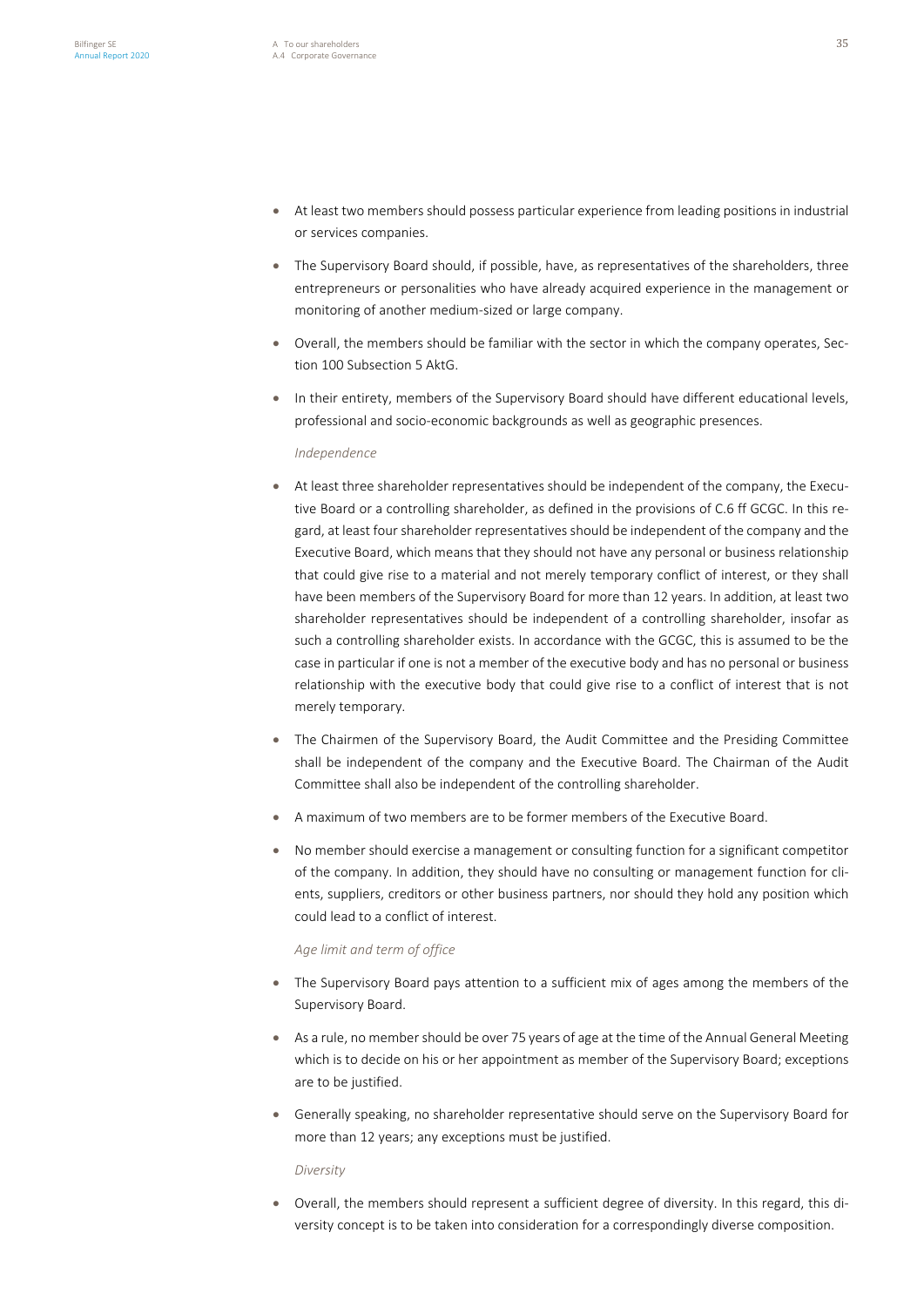• The Supervisory Board should have a balance of male and female members; in this regard, the statutory minimum number of women and men is to be observed.

# Implementation of the composition targets and the competence profile and diversity concept for the Supervisory Board

The proposals for the election of shareholder representatives to the Supervisory Board, which are made by the Supervisory Board to the Annual General Meeting, are prepared for the Supervisory Board by the Nomination Committee. This ensures that when considering suitable candidates, the appointment objectives for the Supervisory Board, in particular the completion of the competence profile and the diversity concept, are taken into account. The Supervisory Board considers the objectives mentioned above in the resolutions it proposes to the Annual General Meeting for the appointment of shareholder representatives to the Supervisory Board on the provision that those persons whose personal and professional qualifications make them the best suited for the position be proposed. With the composition, fulfillment of the competence profile and the diversity concept should be pursued for the full committee. The implementation of the legally prescribed gender quota for the Supervisory Board remains unaffected.

Generally, it should be kept in mind that the Annual General Meeting is not bound by nominations. The freedom of choice on the part of the employees in the election of Supervisory Board members from the employees is protected. In the process pursuant to the German Co-Determination Act for the election of employee representatives, the Supervisory Board has no nomination rights. The composition goals and the diversity concept for the Supervisory Board are therefore not to be seen as requirements for those entitled to vote or as a limitation of their freedom of choice.

In the opinion of the Supervisory Board, its current composition satisfies the objectives of the composition and, in particular, also satisfies the competence profile and the diversity concept. The members of the Supervisory Board have the professional and personal qualifications deemed necessary. In addition, they are in their entirety familiar with the sector in which the company operates and have the knowledge, skills and professional experience essential for Bilfinger to properly perform their duties.

The current composition as well as length of service of the Supervisory Board and the committees can be seen in the Chapter *D.4 Boards of the Company*. CVs of the current members of the Supervisory Board are available on the company's website under www.bilfinger.com/en/company/executive-supervisory-board/supervisory-board/. It can thus be seen from this information on the members that the Supervisory Board has a very diverse composition. In their entirety, members of the Supervisory Board have different educational levels, professional and socio-economic backgrounds as well as geographic presences. In the 2020 financial year, the Supervisory Board had five female members, two of them on the shareholder representative side and three on the employee representative side. This corresponds to a proportion of female members on the Supervisory Board of 42%.

With a view to the international orientation of the company, care shall be taken to ensure that the Supervisory Board includes a sufficient number of members with extensive international experience. More than the required two members of the Supervisory Board have professional experience in an international environment and particular knowledge and experience in finance and business administration. Primarily the Chairman of the Supervisory Board meets the requirements related to particular knowledge and experience in the areas of accounting and auditing as well as internal control procedures. He must be qualified as a financial expert in accordance with Section 100 Subsection 5 AktG. At least four members have detailed knowledge and experience with Bilfinger itself. At least four shareholder representatives have special experience from management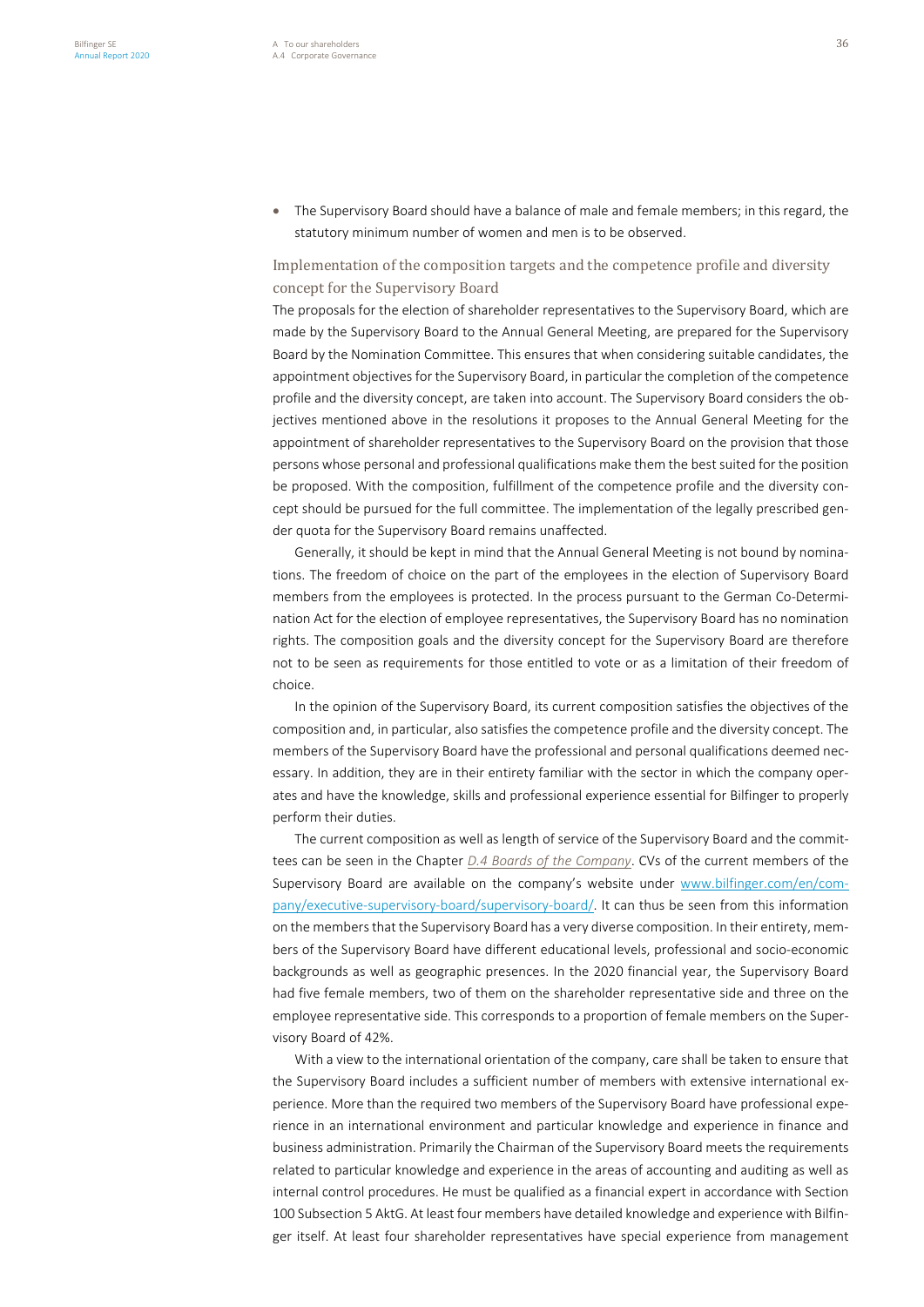positions in industrial or service companies. In addition, at least five shareholder representatives are experienced in the management or monitoring of another medium-sized or large company. Compliance and integrity are a top priority for all members of the Supervisory Board. No member of the Supervisory Board is older than 75 and there is a sufficient mix of ages among the members of the Supervisory Board.

In the assessment of the shareholder representatives on the Supervisory Board, the appropriate number of independent shareholder representatives in the Supervisory Board under consideration of the ownership structure is four. The Supervisory Board generally classifies all shareholder representatives as independent in accordance with the GCGC, i.e. from the Company, the Executive Board and any controlling shareholder, but in particular Ms. Dorothée Deuring, Dr. Ralph Heck, Mr. Frank Lutz and Dr. Bettina Volkens (from June 24, 2020; until June 24, 2020 Ms. Nicoletta Giadrossi). As an independent member, Mr. Frank Lutz also performs the function of Chairman of the Audit Committee and is at the same time a financial expert in accordance with Section 100 Subsection 5 of the German Stock Corporation Act (AktG). In this context, all shareholder representatives are classified as independent of the company and the Executive Board. No member of the Supervisory Board was previously a member of the Executive Board. The company has no controlling shareholder within the meaning of the GCGC in conjunction with the German Stock Corporation Act. Even if Bilfinger's major shareholder Cevian were to be viewed as a controlling shareholder, the four aforementioned shareholder representatives on the Supervisory Board are also considered independent in this respect. Not least, no member of the Supervisory Board should exercise a management or consulting function for a significant competitor of the company.

#### **Equal participation of women and men in executive positions**

In relation to the law on the equal participation of women and men in executive positions in the private and public sectors and its implementation in Sections 76 Subsection 4, 96 Subsection 2 and 111 Subsection 5 AktG, we have achieved the targets set until December 31, 2020 and set the following targets for Bilfinger for the period up until December 31, 2023.

Management levels 1 and 2 below the Executive Board include employees who, according to the company's internal definition, fall under management levels1 and 1a or management level 2. The Executive Board had resolved to achieve a target of ten percent women at management level 1 of Bilfinger SE and 23 percent women at management level 2 of Bilfinger SE by December 31, 2020. As of June 30, 2017, the reporting date for the definition of the target figure, this proportion was six percent at management level 1 and 23 percent at management level 2. As a result of the restructuring in the Group, particularly at headquarters during this period, as well as a streamlined structure, particularly at the upper management levels, the target figures were not achieved as of December 31, 2020. In management level 1, however, an increase from six percent to more than 8 percent was achieved, falling only slightly short of the target of ten percent. By contrast, the proportion of women at management level 2, which was particularly affected by the measures mentioned above, was just under five percent on December 31, 2020, and accordingly only one fifth of the target was achieved. Bilfinger also slightly missed its own target of increasing the proportion of women in management positions (management levels 1 to 3) in the Group worldwide to 15 percent by December 31, 2020. At the end of the 2020 reporting year, the proportion of women in the total workforce was almost 13 percent.

With regard to management level 1 and 2, the Executive Board decided to achieve a target of a 10 percent share of women in Bilfinger by December 31, 2023. In addition, Bilfinger is maintaining its self-imposed target of further increasing the proportion of women in management positions (management levels 1 to 3) in the Group by the end of 2023 - without a fixed target.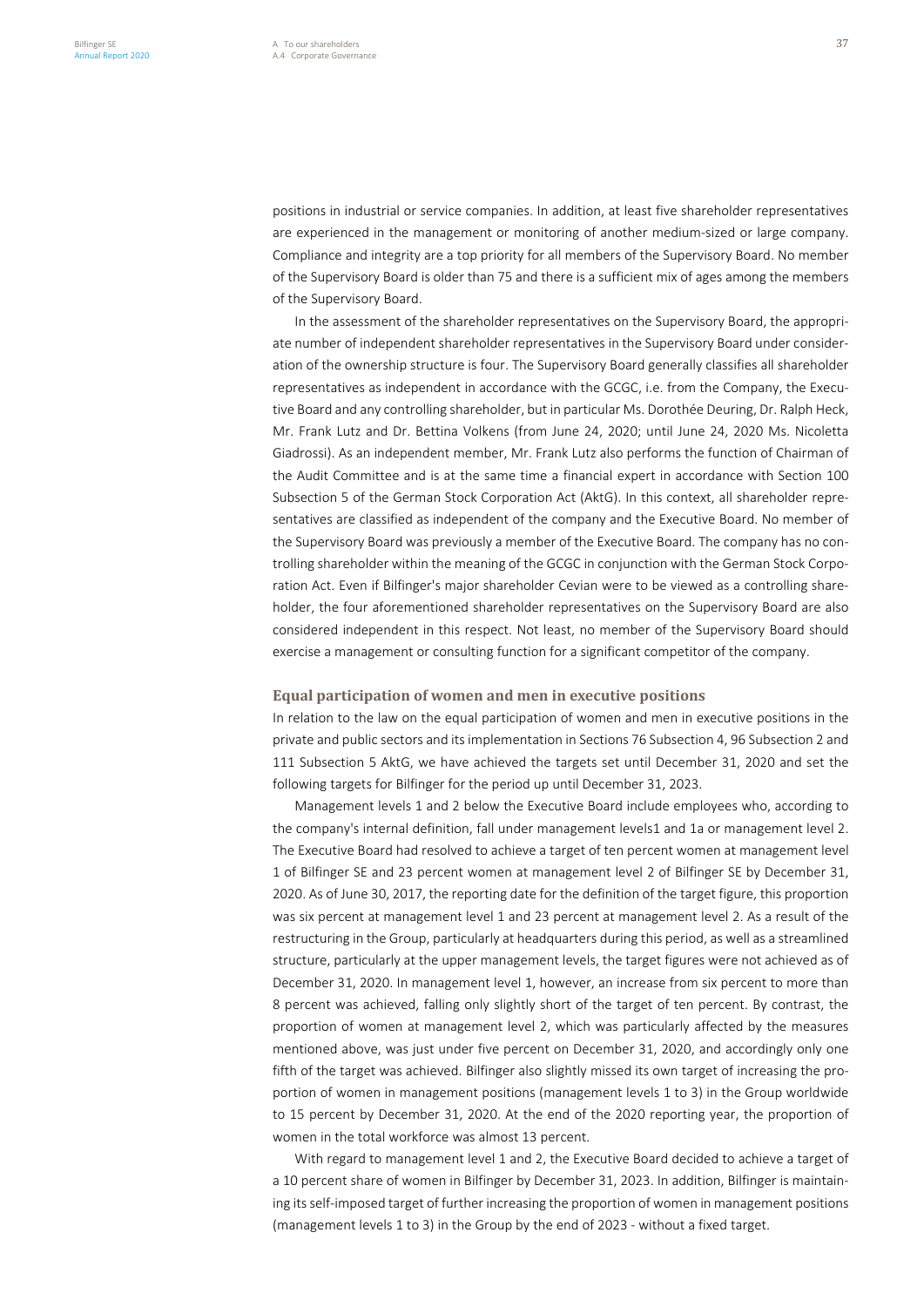As of June 30, 2017, the Supervisory Board had set a target for the proportion of women on the Executive Board that it would continue to have no female members until December 31, 2018. If a vacancy had become available by December 31, 2020, the Supervisory Board would attempt to find an appropriately qualified woman who would be suitable for joining the Executive Board. Since December 1, 2018, Christina Johansson has been a member of the Executive Board, which means that the requirement was exceeded as of the balance-sheet date of December 31, 2020. The Supervisory Board has now set a target of 30% women and men on the Executive Board by December 31, 2023, i.e., with an Executive Board of 3 members, at least one woman and one man.

In addition, the legally required minimum share of women and men in the Supervisory Board was achieved as follows.

For the Supervisory Board, a minimum requirement as of December 31, 2020 and unchanged until December 31, 2023 is the statutory gender quota of a 30 percent share of women and men. This requirement has been fulfilled with a share of women in the Supervisory Board of 42 percent as of the balance-sheet date December 31, 2020.

#### **Shareholders and the Annual General Meeting**

Our shareholders exercise their membership rights, in particular their right to information and voting rights, in the Annual General Meeting. The Annual General Meeting is to be convened and held at least once each year. The Annual General Meeting generally takes place within a five-month period after the end of a financial year. The Executive Board presents certain documents to the Annual General Meeting, including the company and consolidated financial statements as well as the combined management report for Bilfinger SE and the Bilfinger Group. It decides on the appropriation of profits and on formal approval of members of the Executive Board and the Supervisory Board, elects the members of the Supervisory Board representing the shareholders when needed, and the external auditors. In addition, decisions are made on the legal foundations of the company, including in particular amendments to the Articles of Incorporation, capital measures and in certain other cases as specified by applicable law or the Articles of Incorporation. It decides in principle in an advisory capacity on the approval of the remuneration system for the members of the Executive Board, in an original capacity on the approval of the remuneration system for the members of the Supervisory Board and the specific remuneration of the Supervisory Board, and in a recommending capacity on the approval of the remuneration report for the preceding financial year. Each share entitles its holder to one vote at the Annual General Meeting. From the time an Annual General Meeting is convened until the end of the General Stockholders' Meeting, the reports, documents and information required by law for the Annual General Meeting are available on the company's website, as are the agenda for the Annual General Meeting and any countermotions or election proposals from shareholders that are to be made accessible. For upcoming elections of shareholder representatives to the Supervisory Board, a detailed curriculum vitae is also published for each candidate, providing information on, among other things, his or her main activities and relevant knowledge, skills and professional experience.

Due to the special circumstances of the COVID 19 pandemic, the Annual General Meeting on June 24, 2020 was held as a virtual Annual General Meeting without the physical presence of shareholders or their proxies, but only with the possibility of participation by means of electronic communication, in accordance with Section 1 Subsection 2 of the Act on Measures in Corporate, Cooperative, Association, Foundation and Condominium Law to Combat the Effects of the COVID 19 Pandemic of March 27, 2020 (Federal Law Gazette I No. 14 2020, p. 570).

Details on our investor relations activities are provided in the *Transparency* section.